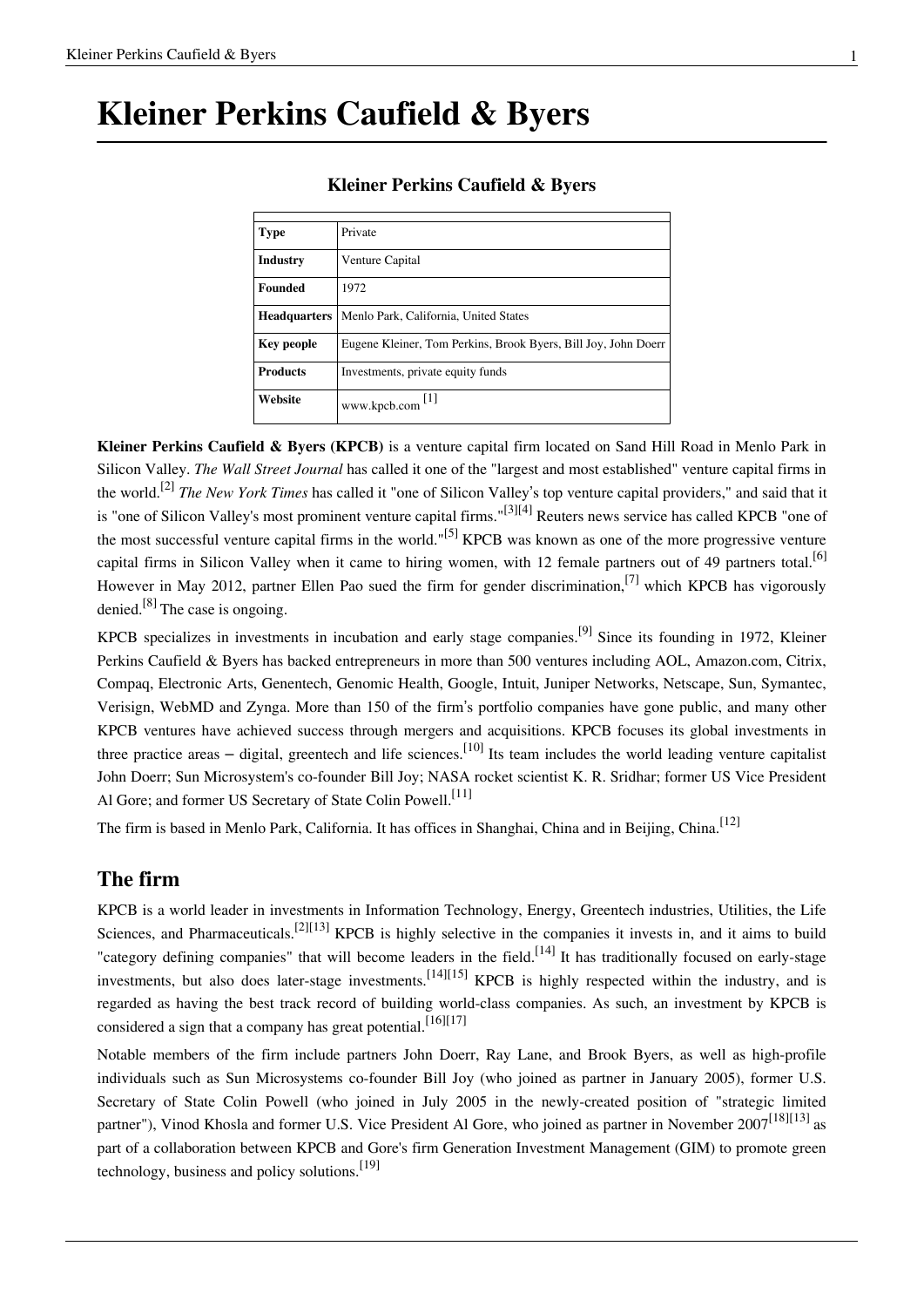The firm was named after its four founding partners: [Eugene Kleiner](http://en.wikipedia.org/w/index.php?title=Eugene_Kleiner), [Tom Perkins](http://en.wikipedia.org/w/index.php?title=Tom_Perkins) , [Frank J. Caufield](http://en.wikipedia.org/w/index.php?title=Frank_J._Caufield) , and [Brook](http://en.wikipedia.org/w/index.php?title=Brook_Byers) [Byers](http://en.wikipedia.org/w/index.php?title=Brook_Byers). KPCB was formed in 1972.

Like other venture capital firms, the firm does not discourage transactions among companies in which it holds a [stake](http://en.wikipedia.org/w/index.php?title=Stakeholder_%28corporate%29).

### **History**

The growth of the venture capital industry was fueled by the emergence of independent investment firms on [Sand](http://en.wikipedia.org/w/index.php?title=Sand_Hill_Road) [Hill Road.](http://en.wikipedia.org/w/index.php?title=Sand_Hill_Road) Kleiner, Perkins, Caufield & Byers, founded in 1972, was among these pioneers. At that point, the founders of most [venture capital](http://en.wikipedia.org/w/index.php?title=Venture_capital) firms came from financial backgrounds, however Kleiner Perkins's founders distinguished themselves through their technology industry experience; Kleiner was a founder of [Fairchild](http://en.wikipedia.org/w/index.php?title=Fairchild_Semiconductor) [Semiconductor](http://en.wikipedia.org/w/index.php?title=Fairchild_Semiconductor) and Perkins was one of the leaders of [Hewlett-Packard](http://en.wikipedia.org/w/index.php?title=Hewlett-Packard)'s early computer hardware division. Located, in [Menlo Park, California,](http://en.wikipedia.org/w/index.php?title=Menlo_Park%2C_California) Kleiner Perkins would have access to the burgeoning technology industries in the area. By the early 1970s, there were many [semiconductor](http://en.wikipedia.org/w/index.php?title=Semiconductor) companies based in the [Santa Clara Valley](http://en.wikipedia.org/w/index.php?title=Santa_Clara_Valley) as well as early [computer](http://en.wikipedia.org/w/index.php?title=Computer) firms using their devices and programming and service companies. Venture capital firms suffered a temporary downturn in 1974, when the stock market crashed and investors were naturally wary of this new kind of investment fund. Nevertheless, Kleiner Perkins was still active in this period. Kleiner invested in [Tandem](http://en.wikipedia.org/w/index.php?title=Tandem_Computers) [Computers,](http://en.wikipedia.org/w/index.php?title=Tandem_Computers) an early manufacturer of computer systems, founded in 1975 by [Jimmy Treybig.](http://en.wikipedia.org/w/index.php?title=James_Treybig)<sup>[20]</sup>

It was not until 1978 that venture capital experienced its first major fundraising year, as the industry raised approximately \$750 million.

#### **Congressional questioning of Al Gore's involvement**

On April 24, 2009, during a congressional hearing, Tennessee Congresswoman [Marsha Blackburn](http://en.wikipedia.org/w/index.php?title=Marsha_Blackburn) asked Gore if he was a member of KPCB, and then inquired: "The legislation that we are discussing here today, is that something that you are going to personally benefit from?"<sup>[21]</sup> She cited constituent concerns about Gore's role with KPCB as the reason for her inquiry. Gore stated that every penny made from his investments were put in a non-profit to spread awareness of climate change. The exchange ended with Gore stating: "Do you think there is something wrong with being active in business in this country?... I am proud of it. I am proud of it."

### **Investments**

The company has been an early investor in more than 300 IT (information technology) and biotech firms, over the past thirty five years, including: [Amazon.com,](http://en.wikipedia.org/w/index.php?title=Amazon.com) [America Online](http://en.wikipedia.org/w/index.php?title=America_Online), [Brio Technology,](http://en.wikipedia.org/w/index.php?title=Brio_Technology) [Compaq,](http://en.wikipedia.org/w/index.php?title=Compaq) [GenScript](http://en.wikipedia.org/w/index.php?title=GenScript), [Electronic](http://en.wikipedia.org/w/index.php?title=Electronic_Arts) [Arts,](http://en.wikipedia.org/w/index.php?title=Electronic_Arts) [Flextronics,](http://en.wikipedia.org/w/index.php?title=Flextronics) [Genentech,](http://en.wikipedia.org/w/index.php?title=Genentech) [Google](http://en.wikipedia.org/w/index.php?title=Google), [Intuit,](http://en.wikipedia.org/w/index.php?title=Intuit) [Lotus Development,](http://en.wikipedia.org/w/index.php?title=Lotus_Development) [LSI Logic,](http://en.wikipedia.org/w/index.php?title=LSI_Logic) [Macromedia](http://en.wikipedia.org/w/index.php?title=Macromedia), [Netscape,](http://en.wikipedia.org/w/index.php?title=Netscape_Communications_Corporation) [Quantum](http://en.wikipedia.org/w/index.php?title=Quantum_Corporation), [Segway](http://en.wikipedia.org/w/index.php?title=Segway_Inc.), [Sun Microsystems](http://en.wikipedia.org/w/index.php?title=Sun_Microsystems), and [Tandem.](http://en.wikipedia.org/w/index.php?title=Tandem_Computers)<sup>[22]</sup> Current private investments include [EEstor](http://en.wikipedia.org/w/index.php?title=EEstor), [Vertica](http://en.wikipedia.org/w/index.php?title=Vertica), [Chegg,](http://en.wikipedia.org/w/index.php?title=Chegg) shopkick, [Zynga](http://en.wikipedia.org/w/index.php?title=Zynga), [Ocarina Networks](http://en.wikipedia.org/w/index.php?title=Ocarina_Networks), [Plum District,](http://en.wikipedia.org/w/index.php?title=Plum_District) [Cooliris](http://en.wikipedia.org/w/index.php?title=Cooliris), [Clean Power Finance](http://en.wikipedia.org/w/index.php?title=Clean_Power_Finance) and [OptiMedica.](http://en.wikipedia.org/w/index.php?title=OptiMedica)

KPCB paid \$4 million in 1994 for around 25% of Netscape and profited from Netscape's [IPO a](http://en.wikipedia.org/w/index.php?title=Initial_public_offering)nd subsequent \$4 billion acquisition by [America Online.](http://en.wikipedia.org/w/index.php?title=America_Online) An investment of \$8 million in [Cerent w](http://en.wikipedia.org/w/index.php?title=Cerent)as worth around \$2 billion when the optical equipment maker was sold to [Cisco Systems](http://en.wikipedia.org/w/index.php?title=Cisco_Systems) for \$6.9 billion in August 1999.

In 1999, Kleiner Perkins and [Sequoia Capital p](http://en.wikipedia.org/w/index.php?title=Sequoia_Capital)aid \$25 million for 20% of [Google](http://en.wikipedia.org/w/index.php?title=Google)—as of November 2008 Google's [market capitalization s](http://en.wikipedia.org/w/index.php?title=Market_capitalization)tood at about \$108 billion. As initial investors in Amazon.com KPCB scored returns of over 55,000% at the December [1999](http://en.wikipedia.org/w/index.php?title=1999) peak of that stock, although the value of that investment was subsequently reduced by downturns in Amazon.com's stock price.

In March 2008, KPCB announced the [iFund](http://en.wikipedia.org/w/index.php?title=IFund), a \$100 million venture capital investment initiative that funds innovators developing applications, services, and components for Apple's iPhone and iPod touch platform, including shopkick, Path, [Booyah](http://en.wikipedia.org/w/index.php?title=Booyah) and [Shazam.](http://en.wikipedia.org/w/index.php?title=Shazam_%28service%29) KPCB's other mobile initiatives also include an investment in [InMobi,](http://en.wikipedia.org/w/index.php?title=InMobi) a mobile ad network based out of Bangalore. KPCB doubled their iFund investment in April 2009 to \$200 million.<sup>[23]</sup>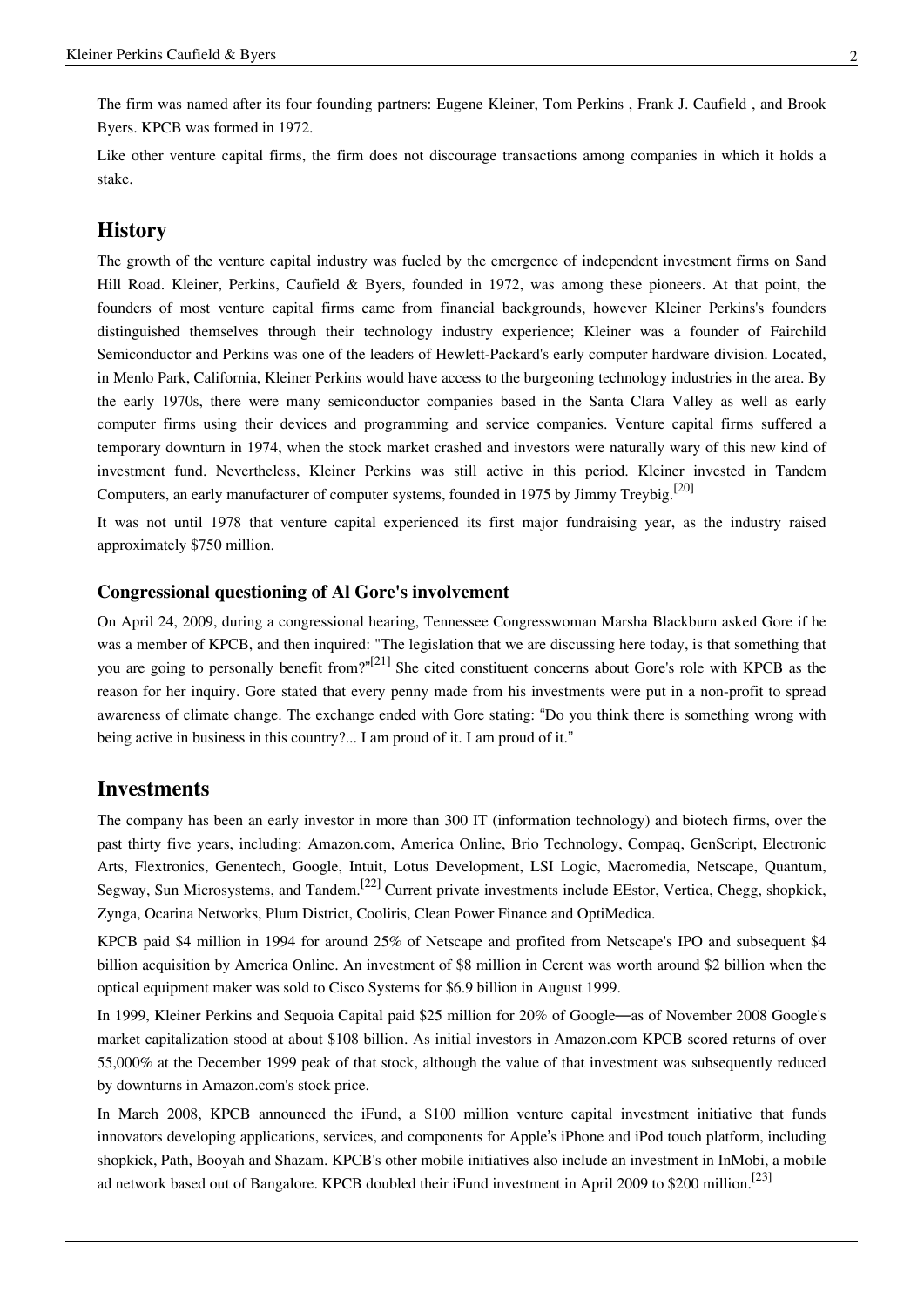In April 2008, it was reported that KPCB was raising funds for a \$400 million growth-stage clean-technology fund.<sup>[24]</sup> In October 2010, KPCB has launched a new \$250 mn fund called sFund to fund the startups in the social space with [Facebook,](http://en.wikipedia.org/w/index.php?title=Facebook) [Zynga a](http://en.wikipedia.org/w/index.php?title=Zynga)nd [Amazon.com a](http://en.wikipedia.org/w/index.php?title=Amazon.com)s its co-investors. <sup>[25]</sup>

#### **Think America**

In 2008 KPCB announced its plan to put as many as 50,000 [electric cars](http://en.wikipedia.org/w/index.php?title=Electric_car) on U.S. roads beginning late next year and could make the famed tech region south of San Francisco a center for these vehicles. The venture will be called Think North America and be based in [Menlo Park, California.](http://en.wikipedia.org/w/index.php?title=Menlo_Park%2C_California)<sup>[26]</sup>

The plan will bring together Kleiner with [RockPort Capital Management](http://en.wikipedia.org/w/index.php?title=RockPort_Capital_Management), a venture capital firm focused on [clean](http://en.wikipedia.org/w/index.php?title=Clean_technology) [technology](http://en.wikipedia.org/w/index.php?title=Clean_technology), and [Think Global,](http://en.wikipedia.org/w/index.php?title=Think_Global) a Norwegian electric car maker.<sup>[26]</sup>

#### **KPCB XIII fund and Green Growth Fund**

In May 2008, KPCB announced the formation of its most recent fund, KPCB XIII. KPCB XIII plans to invest \$700 million over roughly a three-year period, backing entrepreneurs and innovation in [greentech](http://en.wikipedia.org/w/index.php?title=Environmental_technology), information technology, and life sciences ventures. The firm also announced the opening of its \$500 million Green Growth Fund, which intends to help speed mass market adoption of solutions to the world's [climate crisis.](http://en.wikipedia.org/w/index.php?title=Climate_crisis) KPCB XIII will mainly back early stage entrepreneurs, while the Green Growth Fund will support companies that have already entered their growth phase. The greentech coverage of KPCB XIII and the Green Growth Fund will extend the firms' existing collaboration with London-based [Generation Investment Management.](http://en.wikipedia.org/w/index.php?title=Generation_Investment_Management) Through their alliance, the firms actively work together to find, fund, and accelerate green solutions with the greatest potential to help solve the [climate crisis](http://en.wikipedia.org/w/index.php?title=Climate_crisis). John Doerr, the firm's leader, said that this \$1.2 billion investment would help bring breakthrough inventions to the market.[27]

## **References**

- [1] <http://www.kpcb.com/>
- [2] Austin, Scott (2010-01-22). "One Of These Venture Firms Is Not Like The Other" [\(http://blogs.wsj.com/venturecapital/2010/01/22/](http://blogs.wsj.com/venturecapital/2010/01/22/one-of-these-venture-capital-firms-is-not-like-the-other/) [one-of-these-venture-capital-firms-is-not-like-the-other/\)](http://blogs.wsj.com/venturecapital/2010/01/22/one-of-these-venture-capital-firms-is-not-like-the-other/). *The Wall Street Journal*. .
- [3] "Gore's Dual Role in Spotlight: Advocate and Investor" [\(http://dealbook.blogs.nytimes.com/2009/11/03/](http://dealbook.blogs.nytimes.com/2009/11/03/gores-dual-role-in-spotlight-advocate-and-investor/) [gores-dual-role-in-spotlight-advocate-and-investor/\)](http://dealbook.blogs.nytimes.com/2009/11/03/gores-dual-role-in-spotlight-advocate-and-investor/). *The New York Times*. 2009-11-03. .
- [4] Das, Anupreeta (1969-12-31). "Silicon Valley gets behind electric cars" [\(http://www.nytimes.com/2008/04/22/technology/22iht-cars.4.](http://www.nytimes.com/2008/04/22/technology/22iht-cars.4.12238039.html) [12238039.html\)](http://www.nytimes.com/2008/04/22/technology/22iht-cars.4.12238039.html). *The New York Times*. .
- [5] "Cleantech, biggest investment opportunity of the century: KPCB's Nazre" [\(http://in.reuters.com/article/idINIndia-41206620090721\)](http://in.reuters.com/article/idINIndia-41206620090721). *Reuters*. 2009-07-21. .
- [6] "The Depressing Gender Gap at the Nation's Top 71 Venture Capital Firms" [\(http://betabeat.com/2012/05/](http://betabeat.com/2012/05/female-partners-venture-capital-firms-fem-kleiner-perkins/) [female-partners-venture-capital-firms-fem-kleiner-perkins/\)](http://betabeat.com/2012/05/female-partners-venture-capital-firms-fem-kleiner-perkins/). *Betabeat*. May 31, 2012. . Retrieved 15 June 2012.
- [7] McBride, Sarah (May 22, 2012). "Kleiner partner sues firm for discrimination" [\(http://www.reuters.com/article/2012/05/22/](http://www.reuters.com/article/2012/05/22/kleiner-discrimination-idUSL1E8GMAJS20120522) [kleiner-discrimination-idUSL1E8GMAJS20120522\).](http://www.reuters.com/article/2012/05/22/kleiner-discrimination-idUSL1E8GMAJS20120522) *Reuters*. . Retrieved 15 June 2012.
- [8] "Kleiner Perkins 'Vigorously Denies' Ellen Pao's Gender Discrimination Claims" [\(http://betabeat.com/2012/05/](http://betabeat.com/2012/05/kleiner-perkins-sued-for-sexual-harassment-and-gender-discrimination/) [kleiner-perkins-sued-for-sexual-harassment-and-gender-discrimination/\).](http://betabeat.com/2012/05/kleiner-perkins-sued-for-sexual-harassment-and-gender-discrimination/) *Betabeat*. may 31 2012. . Retrieved 15 June 2012.
- [9] "Capital Markets: Kleiner, Perkins, Caufield & Byers" [\(http://investing.businessweek.com/research/stocks/private/snapshot.](http://investing.businessweek.com/research/stocks/private/snapshot.asp?privcapId=21381) [asp?privcapId=21381\).](http://investing.businessweek.com/research/stocks/private/snapshot.asp?privcapId=21381) *Bloomberg Businessweek*. . Retrieved July 27, 2011.
- [10] KPCB Portfolio Companies [\(http://www.kpcb.com/portfolio/\)](http://www.kpcb.com/portfolio/)
- [11] KPCB Team [\(http://www.kpcb.com/team/index.php?all\)](http://www.kpcb.com/team/index.php?all)
- [12] KPCB Offices [\(http://www.kpcb.com/offices/\)](http://www.kpcb.com/offices/)
- [13] "Greentech Initiative" [\(http://www.kpcb.com/initiatives/greentech/\)](http://www.kpcb.com/initiatives/greentech/). Kleiner Perkins Caufield & Byers. . Retrieved 2007-11-13.
- [14] KPCB Information Technology [\(http://www.kpcb.com/initiatives/it/\)](http://www.kpcb.com/initiatives/it/)
- [15] Richtel, Matt (2008-05-01). "Kleiner Perkins Goes Late on Energy" [\(http://bits.blogs.nytimes.com/2008/05/01/](http://bits.blogs.nytimes.com/2008/05/01/kleiner-perkins-goes-late-on-energy/) [kleiner-perkins-goes-late-on-energy/\).](http://bits.blogs.nytimes.com/2008/05/01/kleiner-perkins-goes-late-on-energy/) *The New York Times*. .
- [16] Silver Spring Networks Obtains \$75 Million; John Doerr and Al Gore Join Advisory Board [\(http://www.greenvc.org/](http://www.greenvc.org/kpcb_green_growth_fund/) [kpcb\\_green\\_growth\\_fund/\)](http://www.greenvc.org/kpcb_green_growth_fund/)
- [17] \$200 Million "ecomagination Challenge: Powering the Grid" Competition Announced by GE, Emerald Technology Ventures, Foundation Capital, Kleiner Perkins Caufield & Byers, and RockPort Capital [\(http://www.greenvc.org/kleiner\\_perkins\\_caufield\\_byers/\)](http://www.greenvc.org/kleiner_perkins_caufield_byers/)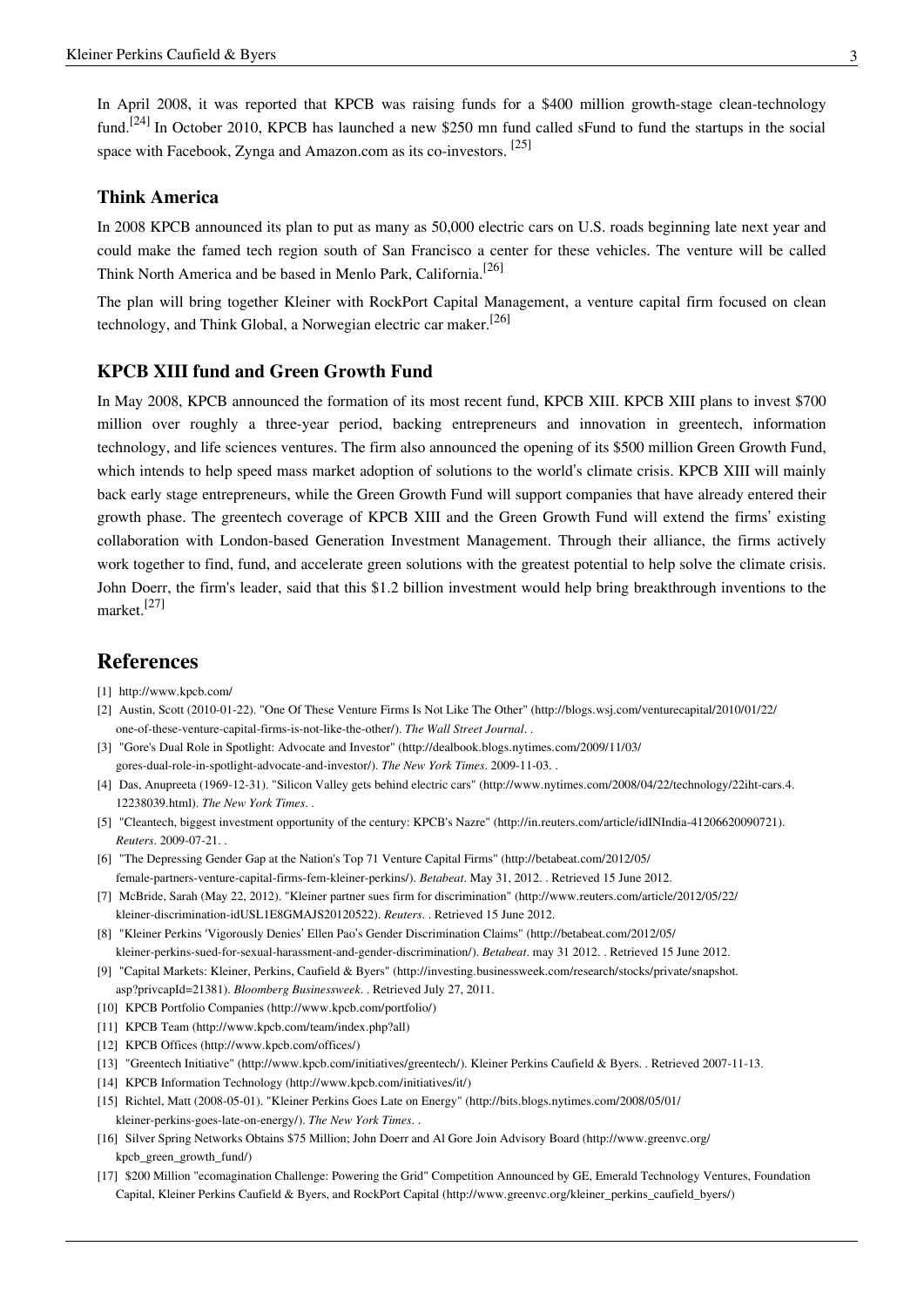- [18] Coile, Zachary (November 13, 2007). "Gore joins Valley's Kleiner Perkins to push green business" [\(http://www.sfgate.com/cgi-bin/](http://www.sfgate.com/cgi-bin/article.cgi?f=/c/a/2007/11/13/BAUCTAV4I.DTL) [article.cgi?f=/c/a/2007/11/13/BAUCTAV4I.DTL\)](http://www.sfgate.com/cgi-bin/article.cgi?f=/c/a/2007/11/13/BAUCTAV4I.DTL). *San Francisco Chronicle*. . Retrieved 2007-11-13.
- [19] "Generation Investment Management and Kleiner Perkins Caufield & Byers Create International Alliance to Accelerate Global Climate Solutions" [\(http://www.kpcb.com/news/articles/2007\\_11\\_12.html\)](http://www.kpcb.com/news/articles/2007_11_12.html). Kleiner Perkins Caufield & Byers, [Generation Investment](http://en.wikipedia.org/w/index.php?title=Generation_Investment_Management) [Management](http://en.wikipedia.org/w/index.php?title=Generation_Investment_Management). 2007-11-12. . Retrieved 2007-11-13.
- [20] Tandem Computers [\(http://www.fundinguniverse.com/company-histories/TANDEM-COMPUTERS-INC-Company-History.html\)](http://www.fundinguniverse.com/company-histories/TANDEM-COMPUTERS-INC-Company-History.html) FundingUniverse.com
- [21] Allen, Nick (2009-11-03). "Al Gore 'profiting' from climate change agenda" [\(http://www.telegraph.co.uk/earth/environment/](http://www.telegraph.co.uk/earth/environment/climatechange/6496196/Al-Gore-profiting-from-climate-change-agenda.html) [climatechange/6496196/Al-Gore-profiting-from-climate-change-agenda.html\).](http://www.telegraph.co.uk/earth/environment/climatechange/6496196/Al-Gore-profiting-from-climate-change-agenda.html) *[The Daily Telegraph](http://en.wikipedia.org/w/index.php?title=The_Daily_Telegraph)* (London). . Retrieved 2010-05-07.
- [22] "Executive Joins Kleiner Perkins" [\(http://query.nytimes.com/gst/fullpage.html?res=9903E4DF1339F937A25750C0A962948260\),](http://query.nytimes.com/gst/fullpage.html?res=9903E4DF1339F937A25750C0A962948260) *[The](http://en.wikipedia.org/w/index.php?title=The_New_York_Times) [New York Times](http://en.wikipedia.org/w/index.php?title=The_New_York_Times)*, March 14, 1984.
- [23] KPCB doubles iFund investment to \$200MM [\(http://www.kpcb.com/initiatives/ifund\)](http://www.kpcb.com/initiatives/ifund)
- [24] Haislip, Alexander; Dan Primack (24 April 2008). "Kleiner Perkins raising green growth fund" [\(http://www.pewnews.com/story.](http://www.pewnews.com/story.asp?sectioncode=36&storycode=44384) [asp?sectioncode=36&storycode=44384\).](http://www.pewnews.com/story.asp?sectioncode=36&storycode=44384) *Private Equity Week*. . Retrieved 2008-04-27.
- [25] "The Kleiner Perkins sFund: A \$250 mn bet that social is just getting started" [\(http://techcrunch.com/2010/10/21/](http://techcrunch.com/2010/10/21/the-kleiner-perkins-sfund-a-250-million-bet-that-social-is-just-getting-started/) [the-kleiner-perkins-sfund-a-250-million-bet-that-social-is-just-getting-started/\)](http://techcrunch.com/2010/10/21/the-kleiner-perkins-sfund-a-250-million-bet-that-social-is-just-getting-started/). . Retrieved 22 October 2010.
- [26] Das, Anupreeta (2008-04-22). "Silicon Valley gets behind electric cars" [\(http://www.iht.com/articles/2008/04/22/technology/cars.](http://www.iht.com/articles/2008/04/22/technology/cars.php) [php\)](http://www.iht.com/articles/2008/04/22/technology/cars.php). *[International Herald Tribune](http://en.wikipedia.org/w/index.php?title=International_Herald_Tribune)*. . Retrieved 2008-10-06.
- [27] "Kleiner Perkins Caufield & Byers Forms \$700 Million KPCB XIII Fund" [\(http://www.kpcb.com/news/article.php?id=2008\\_05\\_01\)](http://www.kpcb.com/news/article.php?id=2008_05_01) (Press release). May 1, 2008. .

## **External links**

- Kleiner Perkins Caufield & Byers [\(http://www.kpcb.com/\)](http://www.kpcb.com/)
- Videos of Khosla, Doerr, Komisar [\(http://edcorner.stanford.edu/materialSearch.html?keywords=KPCB&](http://edcorner.stanford.edu/materialSearch.html?keywords=KPCB&x=0&y=0)  $x=0$ &y=0), speaking at Stanford